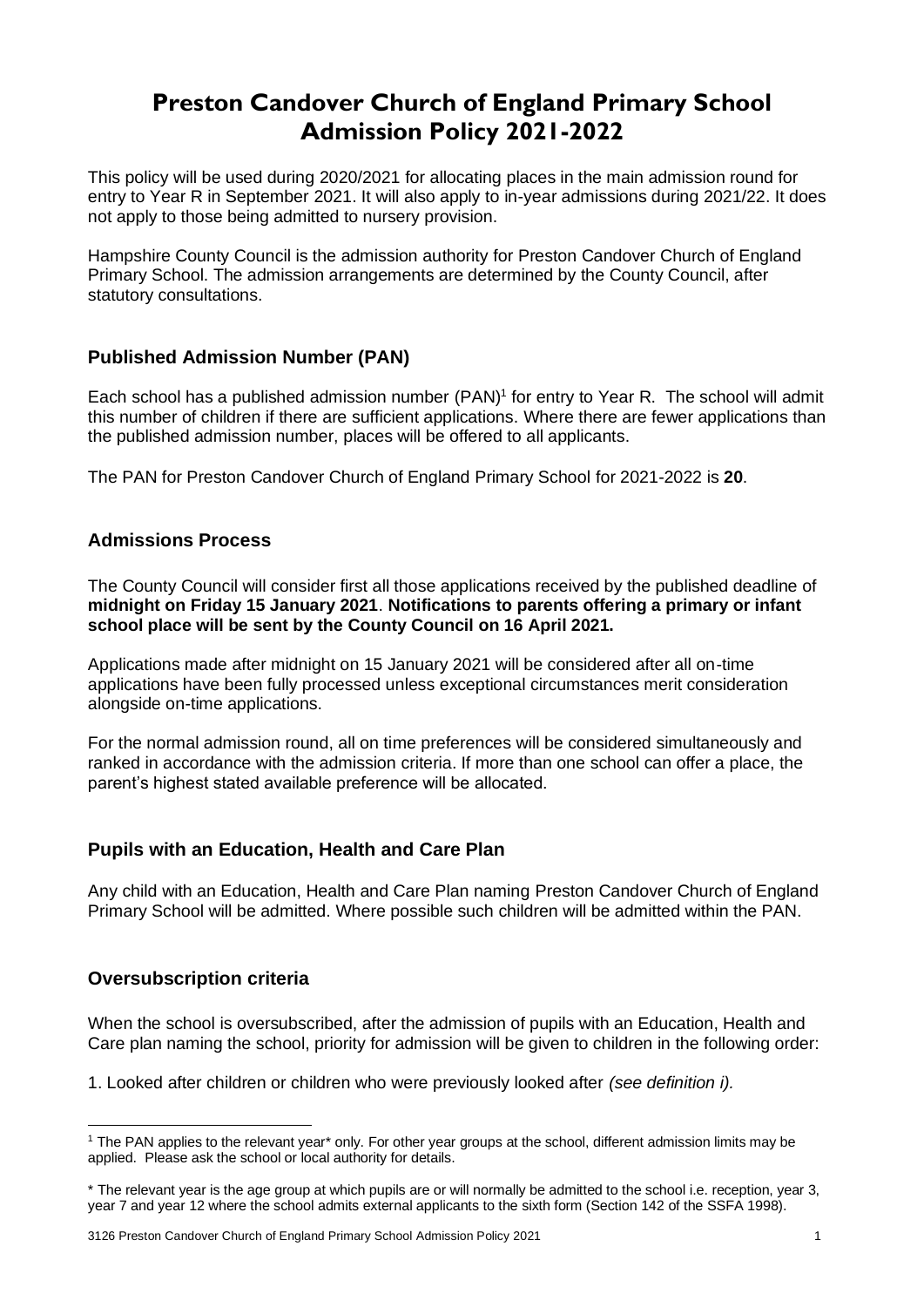2. (For applications in the normal admission round only) Children or families with an exceptional medical and/or social need *(see definition ii)*. Supporting evidence from a professional is required such as a doctor and/or consultant for medical needs or a social worker, health visitor, housing officer, the police or probation officer for social needs. This evidence must confirm the child or family's medical or social need and why that need(s) makes it essential that the child attends Preston Candover Church of England Primary School rather than any other. If evidence is not submitted by the application deadline, the medical and/or social need cannot be considered.

3. Children of staff *(see definition iii)* who have, (1) been employed at Preston Candover Church of England Primary School for two or more years at the time at which the application for admission to the school is made, or (2) have been recruited to fill a vacant post for which there is a demonstrable skill shortage.

4. Children living **in** the catchment area *(see definition iv)* of Preston Candover Church of England Primary School who at the time of application have a sibling *(see definition v)* on the roll of Preston Candover Church of England Primary School who will still be on roll at the time of admission. [See criterion 7 for additional children who may be considered under this criterion.]

5. Children living **in** the catchment area of Preston Candover Church of England Primary School with a parent who is an active member of the Church of England *(see definition vii)* and who requests admission on denominational grounds and provides relevant evidence.

6. Other children living **in** the catchment area of Preston Candover Church of England Primary School*.*

7. Children living **out** of the catchment area who at the time of application have a sibling *(see definition v)* on the roll of Preston Candover Church of England Primary School who will still be on roll at the time of admission. [Where a sibling was allocated a place at the school in the normal admission round in a previous year because the child was displaced *(see definition vi)* from the catchment school for their address, the application will be considered under criterion 4, above, subject to the siblings still living in the catchment area for the school from which they were displaced. In future normal admissions rounds a younger sibling will be considered to have been displaced where they were allocated a place at Preston Candover Church of England Primary School under this criterion as a consequence of their elder sibling's displacement and are still living in the catchment area for the school from which they were displaced].

8. Children living **out** of the catchment area with a parent who is an active member of the Church of England *(see definition vii)* and who requests admission on denominational grounds and provides relevant evidence.

9. Other children.

# *Definitions*

(i) Looked after children are defined as those who are (a) in the care of a local authority, or (b) being provided with accommodation by a local authority in the exercise of their social services functions (see the definition in section 22(1) of the Children Act 1989). Previously looked after children are those who were looked after but immediately after being looked after became subject to an adoption order, child arrangements order, or special guardianship order. An adoption order is an order under section 46 of the Adoption and Children Act 2002 or section 12 of the Adoption Act 1976. Child arrangements orders are defined in section 8 of the Children Act 1989, as amended by section 12 of the Children and Families Act 2014. Child arrangements orders replace residence orders and any residence order in force prior to 22 April 2014 is deemed to be a child arrangements order. Section 14A of the Children Act 1989 defines a 'special guardianship order' as an order appointing one or more individuals to be a child's special guardian (or special guardians).

(ii) Applicants will only be considered under this criterion if on the application form (online or paper) they have ticked the appropriate box explicitly indicating that they wish for their application to be considered under medical / social need. 'Medical need' does not include mild medical conditions, such as asthma or allergies.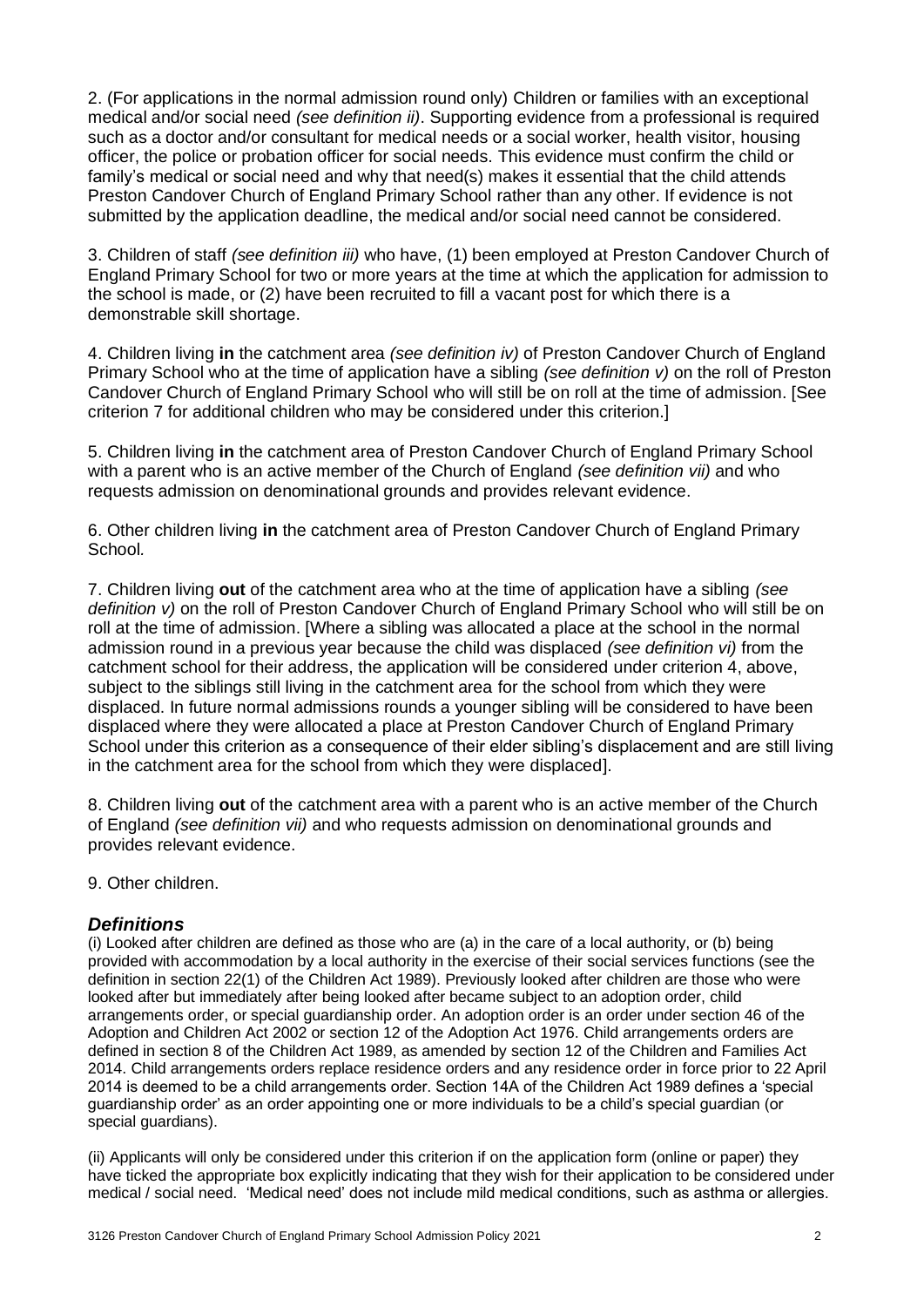'Social need' does not include a parent's wish that a child attends the school because of a child's aptitude or ability or because their friends attend the school or because of routine childminding arrangements. Priority will be given to those children whose evidence establishes that they have a demonstrable and significant need to attend a particular school. Equally this priority will apply to children whose evidence establishes that a family member's physical or mental health or social needs mean that they have a demonstrable and significant need to attend a particular school. Evidence must confirm the circumstances of the case and must set out why the child should attend a particular school and why no other school could meet the child's needs. Providing evidence does not guarantee that a child will be given priority at a particular school and in each case a decision will be made based on the merits of the case and whether the evidence demonstrates that a placement should be made at one particular school above any other.

(iii) 'Staff' includes all those on the payroll of the school who (specific to clause (1)) have been an employee continuously for two years at the time of application. 'Children of staff' refers to situations where the staff member is the natural parent, the legal guardian or a resident step parent.

(iv) A map of the school's catchment area is available on the school's details page of the Hampshire County Council website [www.hants.gov.uk/educationandlearning/findaschool.](http://www.hants.gov.uk/educationandlearning/findaschool)

(v) 'Sibling' refers to brother or sister, half brother or half sister, adoptive brother or adoptive sister, foster brother or foster sister, step brother or step sister living as one family unit at the same address. It will also be applied to situations where a full, half or adopted brother or sister are living at separate addresses. Criteria 4 and 7 include children who at the time of application have a sibling for whom the offer of a place at Preston Candover Church of England Primary School has been accepted, even if the sibling is not yet attending.

(vi) 'Displaced' refers to a child who was refused a place at the catchment school in the normal admissions round having named it in the application and was not offered a higher named preference school.

(vii) 'Active member of the Church of England' is defined as attending worship at a Church of England church at least twice a month for the previous two years before the date of application. Parents applying under criterion 5 or 8 must complete a Supplementary Information Form (SIF) which asks for declaration and verification of active membership. The SIF is available to download and print from the County website [\(www.hants.gov.uk/admissions\)](http://www.hants.gov.uk/admissions) or from the school on request. It cannot be completed online. The completed SIF must be returned to the school by the application deadline.

# **Tie-breaker**

If the school is oversubscribed from within any of the above categories, straight line distance will be used to prioritise applications; applicants living nearer the school have priority. Distances will be measured from the Ordnance Survey home address point to the school address point using Hampshire County Council's Geographic Information Systems (GIS). Distances to multiple dwellings will give priority to the ground floor over the first floor and so on. On individual floors, distances will be measured to the stairs leading to the communal entrance. Where two or more applicants are equidistant, random allocation will be used to allocate the place. An explanation of the random allocation procedure is available on the County website. This method of prioritising admissions will also apply to any 'school specific' criterion unless otherwise stated in the school's brochure.

# **Additional Information**

#### **Permanent Residence**

The child's permanent residence is where they live, normally including weekends and during school holidays as well as during the week, and should be used for the application. The permanent address of children who spend part of their week with one parent and part with the other, at different addresses, will be the address at which they spend most of their time.

# **Multiple births**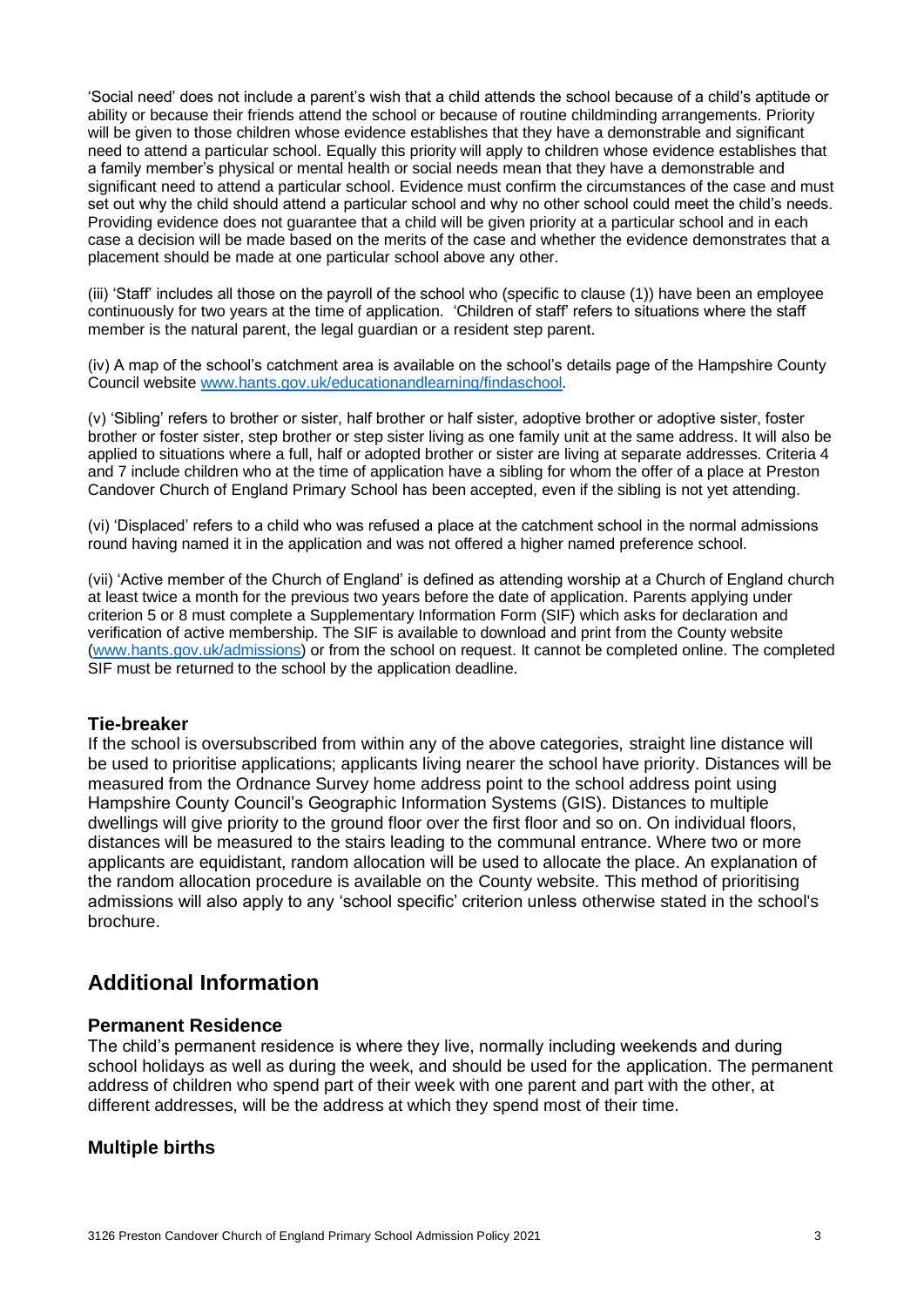Where a twin or child from a multiple birth is offered the last place available within the PAN, any further twin or child of the same multiple birth will also be offered a place, if the parents so wish, even though this may raise the number in the year group above the school's PAN.

# **Fair Access placements by the local authority**

Outside the normal admission round, it may sometimes be necessary for a pupil to be placed by the local authority, or a local placement panel acting on behalf of the authority, in a particular school even if there is a waiting list for admission. Such placements will be made in accordance with Hampshire County Council's Fair Access Protocol. The Protocol is based on legislation and government guidance.

# **Waiting lists**

Waiting lists will be established for each year group where more applications are received than places available. For main round admissions to Year R, the waiting list will be maintained centrally by the local authority until 31 August 2021. At all other times, and for other year groups, waiting lists will be operated by schools on behalf of the local authority.

Any places that become available will be offered to the child at the top of the list on the day the place became available. The waiting list is ordered according to the criteria of the admission policy with no account being taken of the length of time on the waiting list or any priority order expressed as part of the main admission round. Fair Access admissions and school closure arrangements will take priority over the waiting list.

The waiting list will be reviewed and revised –

- each time a child is added to, or removed from, the waiting list;
- when a child's changed circumstances affect their priority;

For entry to Year R, the waiting list will remain open until 31 August 2022, at which point all names will be removed. For all other year groups, waiting lists will remain open until 31 August of each year. Parents who want their child to be considered for a place at the school in the following school year must submit a new in-year application in the August preceding the new school year. Schools will send a decision letter within the first 10 days of the new term.

# **Starting school**

Pupils born between 1 September 2016 and 31 August 2017 (inclusive) are entitled to full-time schooling from September 2021. Parents can choose to defer their child's admission until later in the school year (but not beyond the start of the term after they reach compulsory school age). Children can also attend part-time until they reach compulsory school age. Parents must discuss their child's starting arrangements with the school once an offer has been secured. Children with birthdays between:

- 1 September and 31 December 2016 (inclusive) reach compulsory school age on 31 December 2021, at the start of the spring term 2022.
- 1 January and 31 March 2017 (inclusive) reach compulsory school age on 31 March 2022, at the start of the summer term 2022.
- 1 April and 31 August 2017 (inclusive) reach compulsory school age on 31 August 2022, at the start of the new school year in September 2022.

Parents of summer born children (those born between 1 April and 31 August) who are particularly concerned about their child's readiness for school can request to delay their child's entry to Year R for an entire school year until September 2022. This is called decelerated admission. In making such a request, parents would be expected to state clearly why they felt decelerated admission to Year R was in their child's best interests. It is recommended that parents considering such a request contact the local authority in the autumn term 2020 to ensure that an informed decision is made. Guidance on decelerated admission for summer born children, including how to make a request, is available on the County website at [www.hants.gov.uk/ad-summerborn.](http://www.hants.gov.uk/ad-summerborn)